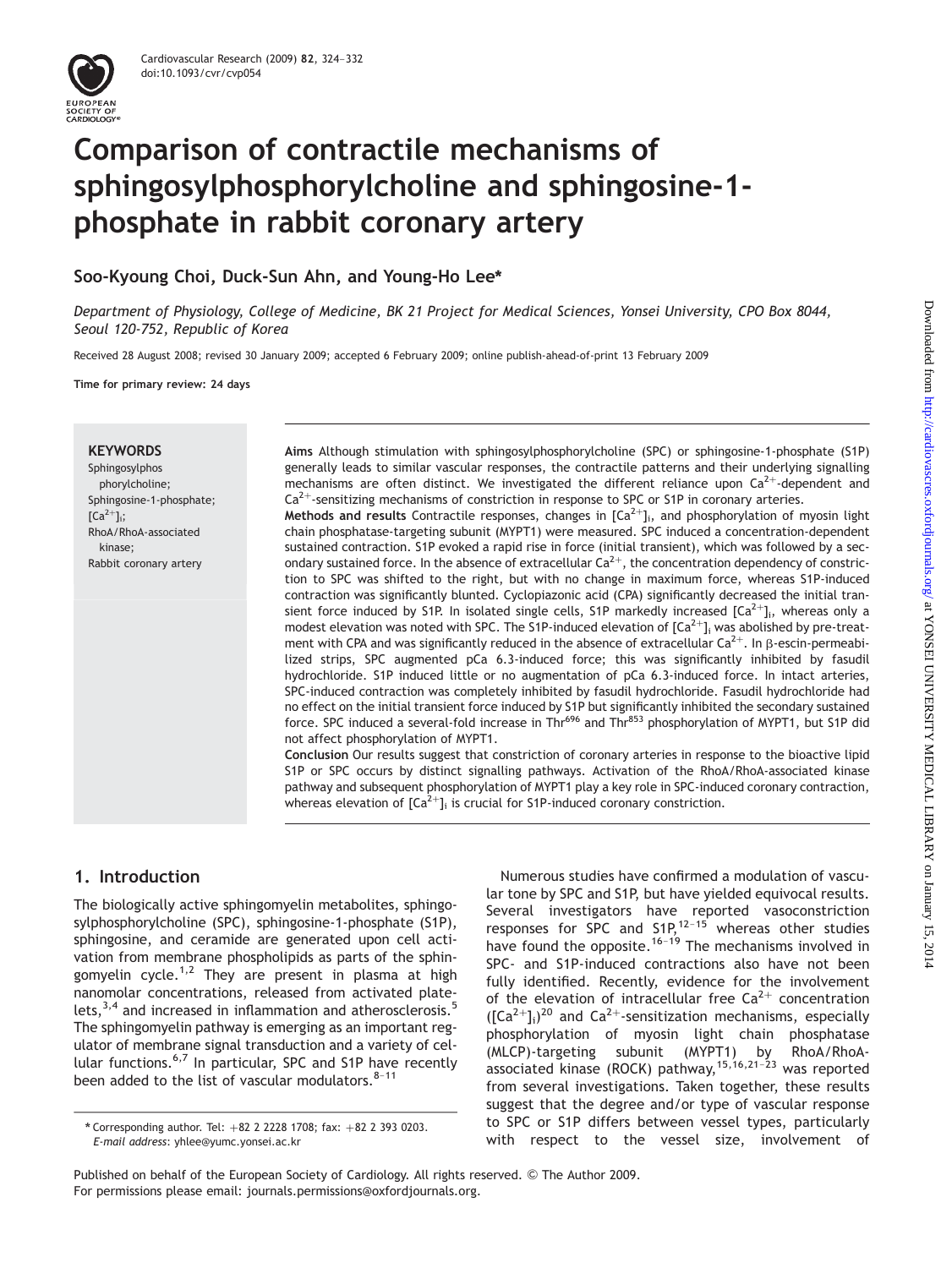endothelium, and different expression patterns of their receptors.<sup>10</sup>

Vasospasm is a sustained abnormal contraction of the artery. $2^{4-26}$  Several spasmogenic substances have been suggested. These include oxyhaemoglobin, endothelin-1, thrombin, serotonin, noradrenalin, and thromboxane.<sup>27-29</sup> Sphingolipids have been suggested as candidates of spasmogenic substances because they are released from activated platelets and increase in inflammation, predisposing situations for vasospasm. The cause and pathophysiology of vasospasm have been intensively investigated but not fully understood. Recent investigations suggested that  $Ca^{2+}$ sensitization mechanisms, especially PKC and RhoA/ROCK pathways, are involved in vasospasm rather than increase in  $[Ca^{2+}]\,$ ,  $^{21,27,30,31}$  To determine whether sphingolipids operate as spasmogenic substances, and whether different sphingolipids exert different potencies, studies to compare the patterns and specific mechanisms between SPC- and S1P-induced contractions in the same artery are needed.

In this study, we investigated the differences in patterns between SPC- and S1P-induced contractions in rabbit coronary arteries by measuring contractile responses. We also investigated underlying mechanisms involved in SPC- and S1P-induced contractions by measuring contractile responses in normal and permeabilized strips, changes in  $[Ca^{2+}]_i$ , and phosphorylation of MYPT1.

## 2. Methods

This investigation conforms with the Guide for the Care and Use of Laboratory Animals published by the US National Institutes of Health (NIH Publication No. 85-23, revised 1996). All procedures were performed in accordance with protocols approved by the Institutional Animal Care and Use Committee.

## 2.1 Organ bath study

New Zealand white rabbits weighing 1.7–2.2 kg were anaesthetized with pentobarbital sodium (50 mg/kg) containing anticoagulant, heparin (2000 IU/kg). The heart was excised and placed in a modified Krebs–Henseleit (KH) solution composed of (in mM): NaCl, 119; KCl, 4.6; CaCl<sub>2</sub>, 2.5; KH<sub>2</sub>PO<sub>4</sub>, 1.2; NaHCO<sub>3</sub>, 25; MgSO<sub>4</sub> 1.5; glucose 11. The KH solution was continuously aerated with a mixture of 95%  $O_2$  and 5%  $CO_2$ . The second branch of left descending coronary arteries was dissected out from the heart and ring segments were prepared (4–5 mm in length). To avoid the possible influences of endothelium-derived factors, the endothelium of the arterial ring was removed by gently rubbing the endothelial surface with forceps. Removal of endothelium was confirmed by observing the absence of relaxation on challenge with acetylcholine when 70 mM K<sup>+</sup> solution (equimolar substitution of Na<sup>+</sup> with K<sup>+</sup>)induced contraction had reached plateau.

Force was measured as described previously.<sup>32</sup> Briefly, arterial rings were held horizontally in a temperature-controlled, 15 mL organ chamber. The KH solution was maintained at  $37^{\circ}$ C and was continuously aerated with 95%  $O<sub>2</sub>$  and 5%  $CO<sub>2</sub>$ . One end of the arterial ring was anchored to a stationary support and the other end was connected to a force-displacement transducer to monitor the muscle contraction. Muscle strips were stretched passively by imposing an optimal resting force of 5 mN (which was evaluated as maximum tension developed by 70 mM  $K^+$  solution), which was maintained throughout the experiment. Each preparation was equilibrated for more than 60 min before starting the experiment. In some preparations, force measurements were recorded in the absence of external  $Ca^{2+}$  (OCa<sup>2+</sup>-1 mM EGTA solution). The  $0Ca^{2+}$ -1 mM EGTA solution was prepared by omission of  $Ca^{2+}$  from

KH solution and addition of 1 mM EGTA. Care was taken to ensure the pH remained buffered to 7.3.

SPC or S1P was added cumulatively to construct concentration– response curves. Incubation time of each concentration for SPC and S1P was 20 min and 15 min, respectively. A maximal concentration of SPC (5  $\mu$ M) or S1P (15  $\mu$ M) was selected for further force experiments. In Ca<sup>2+</sup>-imaging experiments,  $5 \mu M$  SPC or 1  $\mu$ M S1P was selected. The effects of several pharmacological inhibitory agents were examined following a 30 min pre-incubation period and continued exposure thereafter to the drug during the application of SPC or S1P.

## 2.2 Single-cell isolation and  $Ca^{2+}$  imaging

Single smooth muscle cells were enzymatically isolated from the rabbit coronary arteries. After coronary artery was isolated from the heart, it was moved to a  $Ca^{2+}$ -free Tyrode's solution (OCa<sup>2+</sup> PSS) of following composition (in mM): NaCl, 140; KCl, 5.4; MgCl<sub>2</sub>, 1.0; HEPES, 10; glucose, 5.5; pH was adjusted to 7.4 with NaOH. At first, the vessel was incubated in  $0Ca^{2+}$  PSS for 15 min at 37°C. Secondly, it was incubated in  $0Ca^{2+}$  PSS with collagenase (2 mg/ mL, 190 U; Wako, Richmond, VA, USA), papain (0.0165 mg/mL, Sigma, St Louis, MO, USA), dithiothreitol (0.165 mg/mL, Sigma), trypsin inhibitor (2 mg/mL, Sigma) for 60 min at  $37^{\circ}$ C. After enzymatic digestion, segments were transferred to  $0Ca^{2+}$  PSS and single cells were dispersed by gentle agitation with glass pipette. Isolated single cells were stored in 1 mM  $Ca^{2+}$  Tyrode's solution at 48C until use.

Changes in  $[Ca^{2+}]_i$  were measured in isolated single cells loaded with the  $Ca^{2+}$ -sensitive dye fura-2/AM (Molecular Probes, Eugene, OR, USA) using a dual excitation digital  $Ca^{2+}$ -imaging system (Till Photonics, Munich, Germany) equipped with an intensified CCD camera (Roper Scientific, Tucson, AZ, USA). The imaging system was mounted on an inverted microscope (Olympus, Tokyo, Japan). The strips of rabbit coronary arteries were loaded with 1  $\mu$ M fura-2/AM in Tyrode's solution for 30 min at room temperature. Cells were illuminated with a xenon arc lamp at 340 and 380 nm and emitted light collected at 510 nm with a CCD camera from regions that encompassed single cells. The ratio of  $F_{340}$  to  $F_{380}$  $[R(F_{340}/F_{380})]$  was calculated as an indicator of  $[Ca^{2+}]_i$ . The absolute  $Ca<sup>2+</sup>$  concentration was not calculated in this experiment because the dissociation constant of fluorescence indicator for  $Ca^{2+}$  in cytosol may be different from that obtained in vitro.

## 2.3 Permeabilization with  $\beta$ -escin and force recording

Force in permeabilized strips was measured as described previously.<sup>33</sup> Briefly, thin strips (200  $\mu$ m wide and 2-3 mm long) of coronary artery were dissected and stretched to a resting force of 5 mN. Strips were incubated in relaxing solution containing 4.5 mM MgATP, 1 mM EGTA, 2 mM magnesium methanesulfonate, 74.1 mM potassium methanesulfonate, 30 mM piperazine-N, N-bis[2-ethanesulfonic acid] (PIPES), 10 mM creatine phosphate neutralized to pH 7.1 with KOH at 20°C for 20 min. Cell permeabilization was achieved by incubation at room temperature (20 $\degree$ C) in  $\beta$ -escin (30  $\mu$ M, Sigma) in the relaxing solution for 25 min. In the pCa solution, 10 mM EGTA was used to give a desired concentration of free  $Ca^{2+}$ . Ionic strength was constant at 0.2 M by adjusting the concentration of potassium methanesulfonate. The SPC- or S1P-induced contraction was examined at pCa 6.3 including 10  $\mu$ M of GTP $\gamma$ S (Sigma).

## 2.4 Western blot

Phosphorylation of the total MYPT, p(696)MYPT, and p(853)MYPT was measured by using western blot. After SPC- and S1P-induced tension was stable, the vessels were immediately frozen by immersion in liquid nitrogen. For each preparation, vessels from 20 animals were pooled. Protein-matched samples  $(40 \mu g)$  protein/lane) were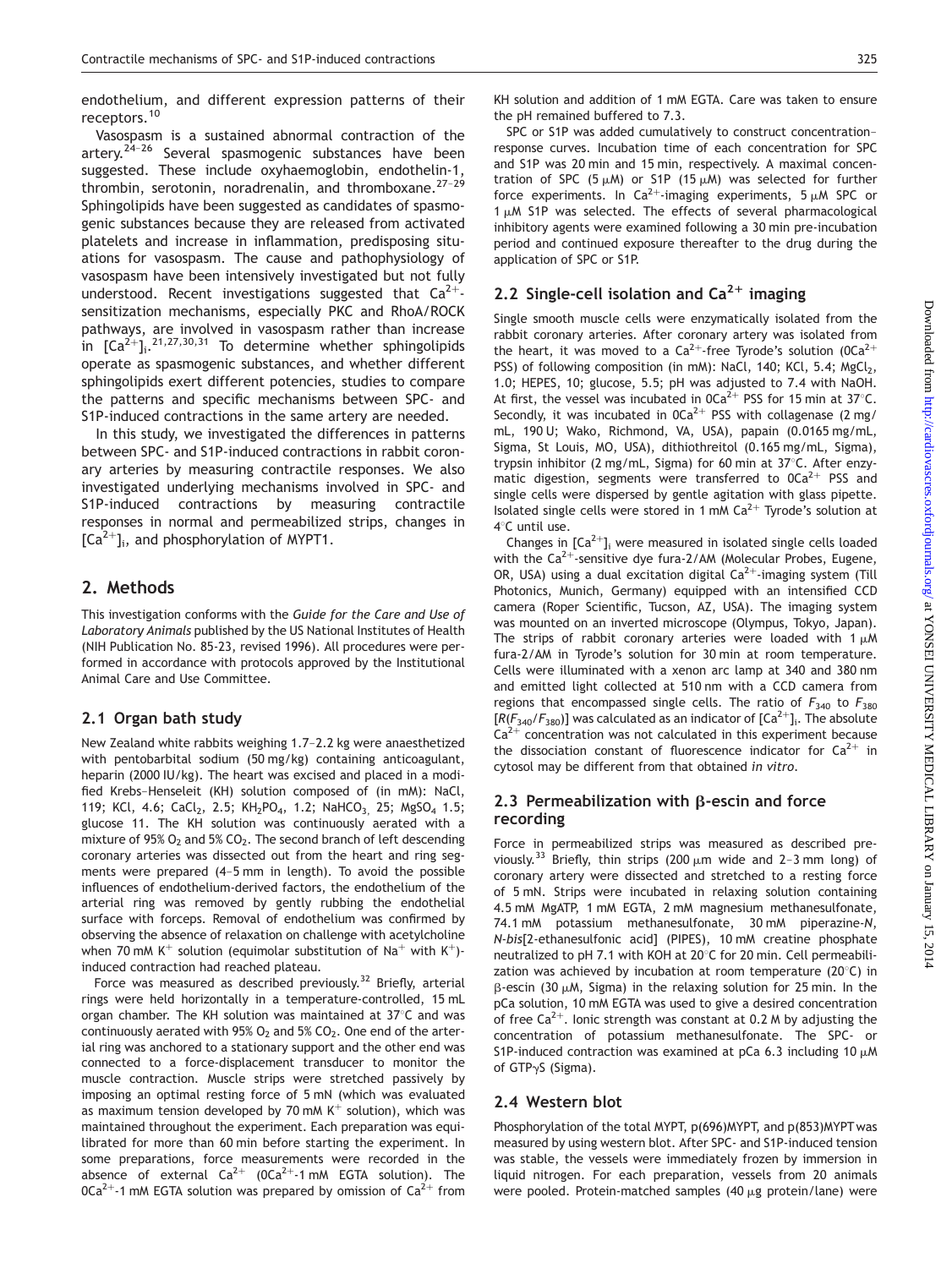

Figure 1 Effects of sphingosylphosphorylcholine (SPC) and sphingosine-1-phosphate (S1P) on force in rabbit coronary artery. (A<sub>1</sub> and A<sub>2</sub>) Typical recoding (A<sub>1</sub>) and statistical evaluation (A2) showing the concentration–response curve obtained by cumulative addition of sphingosylphosphorylcholine. The inset illustrates the effect of 5  $\mu$ M sphingosylphosphorylcholine on the force. ( $B_1$  and  $B_2$ ) Typical recoding ( $B_1$ ) and statistical evaluation ( $B_2$ ) showing the concentration–response curve obtained by cumulative addition of sphingosine-1-phosphate. The inset illustrates the effect of 15  $\mu$ M sphingosine-1-phosphate on the force. Data are expressed as relative percentage of 70 mM K<sup>+</sup> solution-induced contraction ( $n = 6$ ).

subjected to electrophoresis on 7.5% SDS–polyacrylamide gels and then transferred to nitrocellulose membranes. Reversible Ponceau S staining of the membranes was performed to confirm the equal loading of protein. Membranes were incubated in 5% skim milk in PBS-Tween buffer for 2 h at room temperature and then were incubated overnight at  $4^\circ$ C in the presence of primary antibodies to MYPT-total (1:500; BD Bioscience, San Jose, CA, USA: Cat No. 612164), MYPT-696 (1:500; Upstate, Charlottesville, VA, USA: Cat No. 07-251), MYPT-853 (1:500; Upstate; Cat No. 36-003). Membranes were washed and then incubated with horseradish peroxidaseconjugated secondary antibody (1:10 000; Calbiochem, Darmstadt, Germany) for 1 h at room temperature. Immunoreactive bands were visualized by enhanced chemiluminescence (ECL; Amersham, Uppsala, Sweden). Developed films from ECL were scanned, and MYPT phosphorylation was quantitated by densitometry of X-ray films using Fuji Photo Film Image with Fuji film image gauge program (ver 2.54; Fuji Photo Film Co, Tokyo, Japan). Care was taken to avoid saturation of the signal at any step in the process.

#### 2.5 Drugs and chemicals

The following drugs were used: S1P (Sigma), SPC (Sigma), cyclopiazonic acid (CPA; TOCRIS, Ellisville, MO, USA), and fasudil hydrochloride (TOCRIS). General laboratory reagents used were of analytical grade or better. S1P was dissolved in 100% methanol. SPC was dissolved in 100% ethanol.

#### 2.6 Statistics

All values given in the text are mean  $\pm$  SEM and were analysed by ANOVA, followed by Tukey's test. Significant differences were taken at the  $P < 0.05$  level. Force was expressed as a relative percentage of the amplitude of the 70 mM  $K^+$  solution in organ bath study, 50.5 mM K<sup>+</sup> solution in Ca<sup>2+</sup> imaging, and pCa 4.5 in permeabilization study, respectively. New strips of coronary artery were used for each separate experiment.

## 3. Results

#### 3.1 SPC- and S1P-induced contractions in rabbit coronary artery

SPC  $(5 \mu)$  induced a sustained contraction in rabbit coronary arteries, which reached a maximum plateau level within 10 min (Figure 1, inset of  $A_1$ ). SPC-induced contraction was maintained for at least 1 h. As shown in Figure 1A, the SPC-induced contraction was concentration-dependent. The maximum response was obtained at  $5 \mu M$ . The magnitude of the 5  $\mu$ M SPC-induced contraction was 101.81  $\pm$ 5.92% ( $n = 6$ ) of the contraction produced by 70 mM K<sup>+</sup> solution. We also tested the effect of the same volume of vehicle (ethanol) used at 30  $\mu$ M SPC on the resting and 70 mM  $K^+$  solution-induced contraction. Treatment with vehicle had no effect (data not shown).

S1P (15  $\mu$ M) evoked a rapid rise in force (initial transient), which was followed by a secondary sustained force. (Figure 1, inset of  $B_1$ ). S1P-induced contraction was concentration-dependent (Figure 1,  $B_1$  and  $B_2$ ). The magnitude of the 15  $\mu$ M S1P-induced contractions was 103.62  $\pm$ 15.65% (initial transient force,  $n = 6$ ) of the contraction produced by 70 mM  $K^+$  solution. We also tested the effect of the same volume of vehicle (methanol) used at 30  $\mu$ M S1P on the resting and 70 mM  $K^+$  solution-induced contraction, respectively. Treatment with vehicle had no effect (data not shown).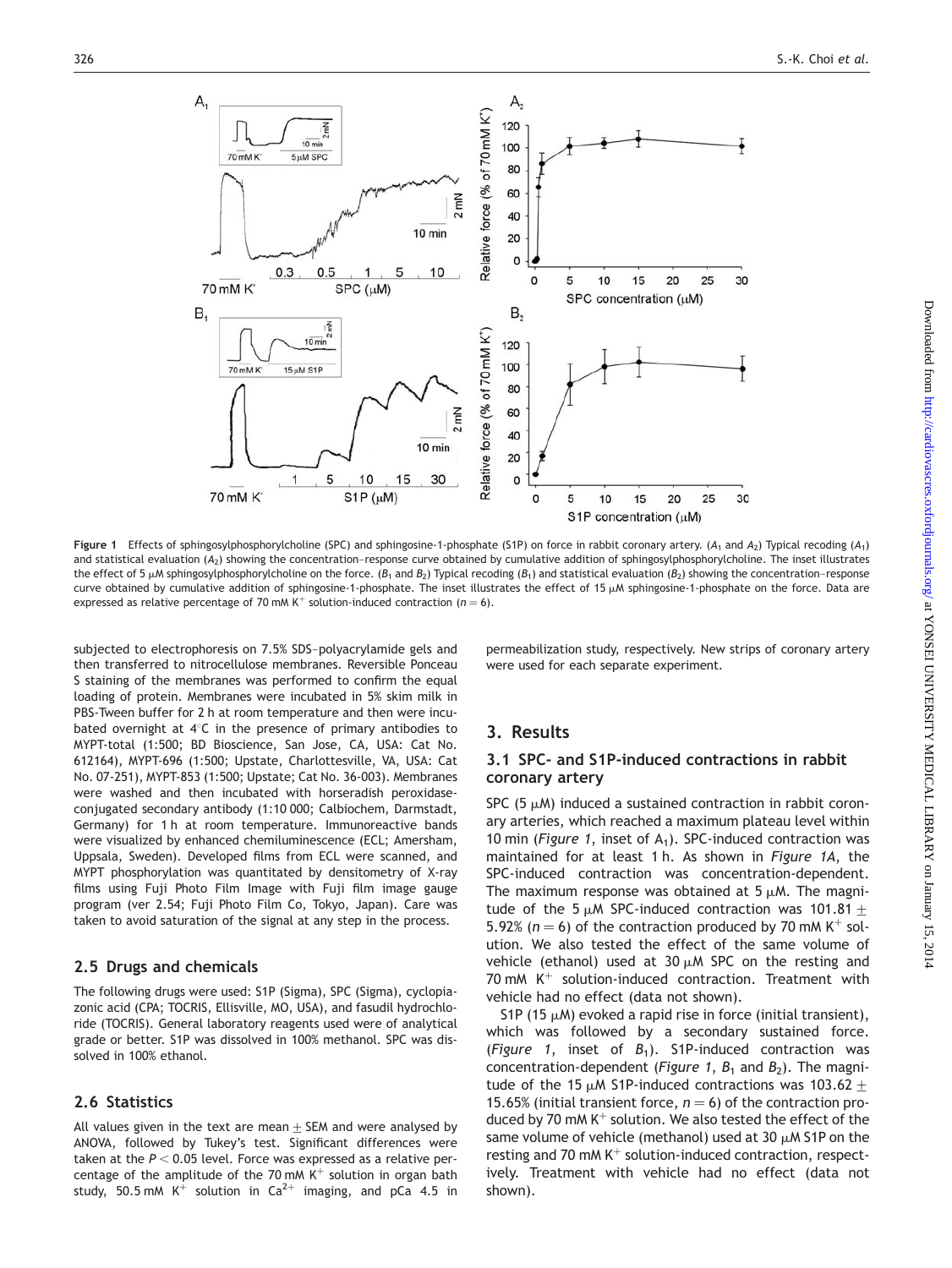

**Figure 2** Effects of sphingosylphosphorylcholine (SPC) and sphingosine-1-phosphate (S1P) on force in the absence of extracellular Ca<sup>2+</sup>. (A<sub>1</sub> and A<sub>2</sub>) Typical recoding  $(A_1)$  and statistical evaluation  $(A_2)$  showing the concentration–response curve obtained by cumulative addition of sphingosylphosphorylcholine in the absence of extracellular Ca<sup>2+</sup>. The inset illustrates the effect of 5  $\mu$ M sphingosylphosphorylcholine on the force. (B<sub>1</sub> and B<sub>2</sub>) Typical recoding (B<sub>1</sub>) and statistical evaluation ( $B_2$ ) showing the concentration–response curve obtained by cumulative addition of sphingosine-1-phosphate in the absence of extracellular Ca<sup>2+</sup>. The inset illustrates the effect of 15 µM sphingosine-1-phosphate on the force. Data are expressed as relative percentage of 70 mM K<sup>+</sup> solution-induced contraction  $(n = 6)$ . \*P < 0.05 compared in the presence of extracellular Ca<sup>2+</sup>.

## 3.2 Role of  $Ca^{2+}$  influx through plasma membrane and/or  $Ca^{2+}$  release from sarcoplasmic reticulum on the SPC- and S1P-induced contractions in rabbit coronary artery

To clarify the role of  $Ca^{2+}$  influx through plasma membrane in the SPC- and S1P-induced contractions in the rabbit coronary artery, we tested the effect of SPC and S1P on contractile force in the absence of extracellular  $Ca^{2+}$ . In the absence of extracellular Ca<sup>2+</sup>, SPC (5  $\mu$ M) still evoked a gradual and sustained contraction in rabbit coronary artery, which reached a maximum plateau level within 20 min (Figure 2, inset of  $A_1$ ). As shown in Figure 2 $A_2$ , the SPC-induced contraction was concentration-dependent, but this was shifted to the right in the absence of extracellular Ca<sup>2+</sup> compared with the presence of extracellular Ca<sup>2+</sup>. The maximum response of SPC-induced contraction was slightly decreased by the absence of extracellular  $Ca^{2+}$ . The magnitude of the 5  $\mu$ M SPC-induced contraction was 83.60  $\pm$  5.34% (n = 6) of the contraction produced by 70 mM  $K^+$  solution. In contrast, as shown in Figure 2B, S1P-induced contraction was smaller in the absence of extracellular  $Ca^{2+}$  compared with the presence of extracellular Ca<sup>2+</sup>. At the 15  $\mu$ M S1P, the initial peak magnitude of S1P-induced contraction in the absence and presence of extracellular  $Ca^{2+}$  was  $26.88 + 4.91$  and  $103.62 + 15.65%$  $(P < 0.05, n = 6)$ , respectively.

To determine the involvement of  $Ca^{2+}$  release from sarcoplasmic reticulum (SR) in SPC- and S1P-induced contractions, the effect of 20  $\mu$ M CPA, a sarcoplasmic reticular  $Ca^{2+}$  ATPase (SERCA) inhibitor, was examined on SPC- or S1P-induced contractions. In the absence of extracellular  $Ca^{2+}$ , SPC (5  $\mu$ M)-induced contraction was partially reduced, but not significantly, by pre-treatment of arterial rings with 20  $\mu$ M CPA. The magnitude of contraction responses to SPC without and with CPA was  $89.66 + 4.68$ and 65.53 + 6.56% ( $n = 6$ ), respectively (*Figure 3A*<sub>1</sub> and  $A_2$ ). In contrast, pre-treatment of arterial rings with 20  $\mu$ M CPA significantly decreased the initial transient force induced by S1P (15  $\mu$ M). The magnitude of S1P-induced contractions in the absence and presence of CPA was  $33.52 \pm 5.29$  and 16.72  $\pm$  4.71% (P < 0.05, n = 6), respectively. However, the secondary sustained force of S1P-induced contraction was not affected by CPA pre-treatment (Figure  $3B_1$  and  $B_2$ ).

To confirm the role of  $Ca^{2+}$  influx through plasma membrane and/or  $Ca^{2+}$  release from SR in the SPC- and S1P-induced contractions, we measured changes in intracellular  $Ca^{2+}$  transients in single isolated coronary arterial cells using  $Ca^{2+}$ -imaging techniques. As shown in Figure 4A and B, in the presence of extracellular Ca<sup>2+</sup>, SPC (5  $\mu$ M) barely elevated  $\left[Ca^{2+}\right]_i$  (2.95  $\pm$  1.38%, n = 5, relative to percentage of 50.5 mM  $K^+$  solution, Figure 4E), but S1P (1  $\mu$ M) significantly increased  $\left[Ca^{2+}\right]_i$  (65.52  $\pm$  5.47%, n = 5, relative to percentage of 50.5 mM  $K^+$  solution, Figure 4E). In the absence of extracellular  $Ca^{2+}$ S1P-induced increase in  $[Ca^{2+}]$ <sub>i</sub> was significantly inhibited (Figure 4C). The magnitude of S1P-induced increase in  $[Ca^{2+}]$ <sub>i</sub> in the absence of extracellular Ca<sup>2+</sup> was 16.74  $\pm$ 2.80% ( $n = 5$ ) of the  $\lceil Ca^{2+} \rceil$  produced by 50.5 mM K<sup>+</sup> solution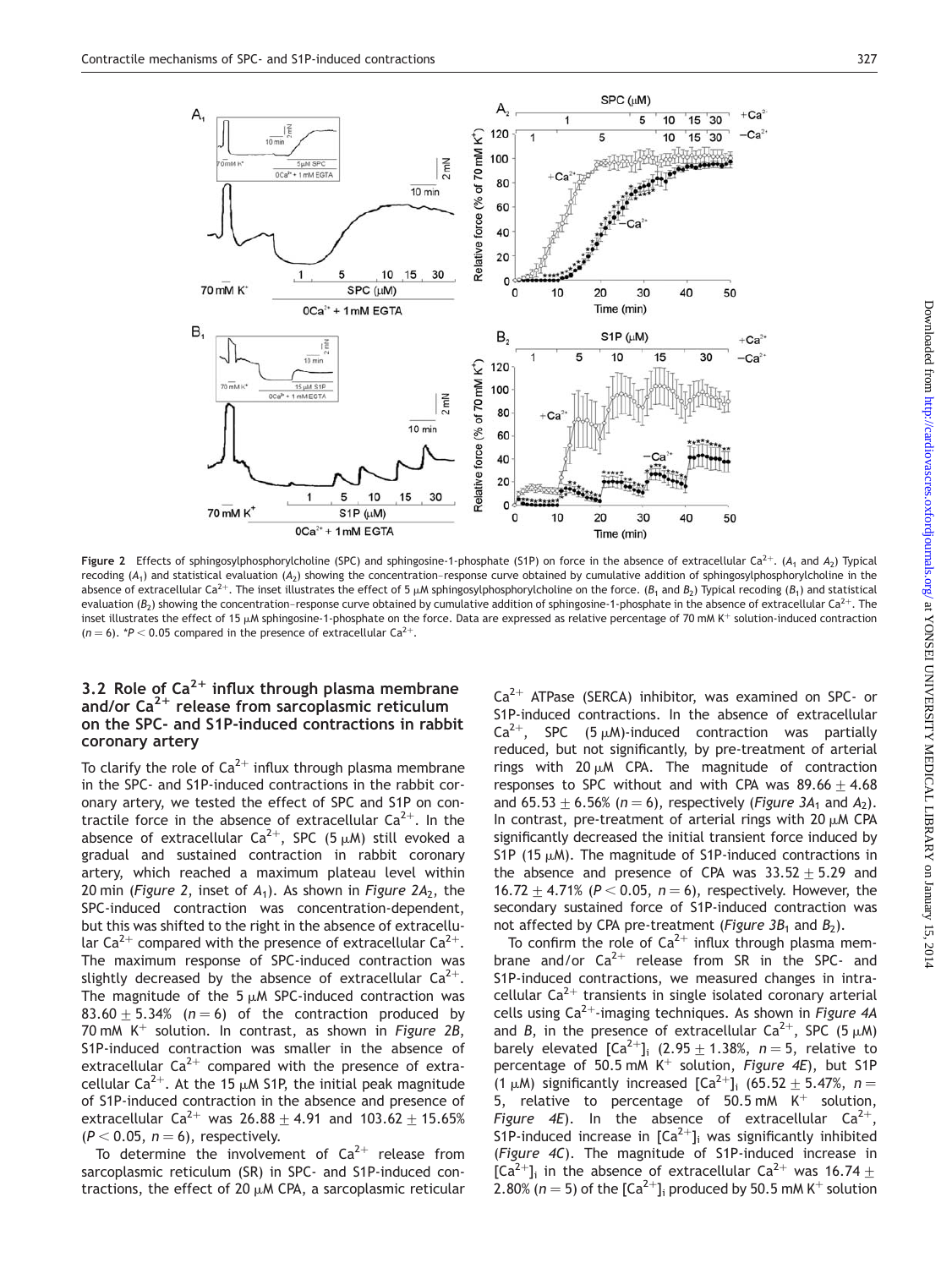

Figure 3 Effect of cyclopiazonic acid (CPA) (20  $\mu$ M) on the sphingosylphosphorylcholine (SPC)- (A<sub>1</sub> and A<sub>2</sub>) and sphingosine-1-phosphate (S1P) (B<sub>1</sub> and  $B_2$ )-induced contraction in the absence of extracellular Ca<sup>2+</sup>. Cyclopiazonic acid (20  $\mu$ M) was present 30 min before and after application of sphingosylphosphorylcholine (5 µM) or sphingosine-1-phosphate (15 µM). Data are expressed as relative percentage of 70 mM K<sup>+</sup> solution-induced contraction (n = 6). \*P < 0.05 compared with control (in the absence of cyclopiazonic acid).

(Figure 4E). In contrast, pre-treatment of single cells with  $5 \mu$ M CPA completely abolished the S1P-induced increase in  $[Ca^{2+}]$ <sub>i</sub> (Figure 4D).

To investigate the nature of channel(s) involved in the extracellular  $Ca^{2+}$  influx induced by S1P, we tested the effect of nifedipine, a voltage-operated  $Ca^{2+}$  channel blocker, on the S1P-induced contraction. Pre-treatment with 1  $\mu$ M nifedipine did not evoke significant changes in S1P-induced contraction (data not shown). The effect of S1P on the Ca<sup>2+</sup> entry through store-operated Ca<sup>2+</sup> channels was assessed by evaluating the effect of SKF-96365 on the S1P-induced contraction. Pre-treatment of arterial rings with 10  $\mu$ M SKF-96365 significantly decreased the force induced by 15  $\mu$ M S1P (data not shown).

#### 3.3 Role of  $Ca^{2+}$ -sensitization mechanisms on the SPC- and S1P-induced contractions in rabbit coronary artery

To determine the role of  $Ca^{2+}$ -sensitization mechanisms in the SPC- and S1P-induced contractions in the rabbit coronary artery, we observed the effect of SPC and S1P on contractility at a constant supra-basal but sub-maximal activating  $\lceil Ca^{2+} \rceil$ level using  $\beta$ -escin permeabilized strips. As shown in Figure 5, SPC (5  $\mu$ M) induced significant augmentation of the pCa 6.3-induced force (46.97  $\pm$  8.47%, n = 5, relative to the percentage of pCa 4.5) but this SPC-induced force was abolished by treatment of 5  $\mu$ M fasudil hydrochloride, a ROCK inhibitor. On the other hand, S1P (15  $\mu$ M) induced little or no augmentation of force induced by pCa 6.3.

To further determine whether RhoA/ROCK pathwaymediated  $Ca^{2+}$  sensitization may play a role in the SPCand S1P-induced contractions, the effect of  $5 \mu$ M fasudil hydrochloride was examined on SPC- and S1P-induced responses of intact arteries. As shown in Figure  $6A<sub>1</sub>$  and  $A_2$ , fasudil hydrochloride (5  $\mu$ M) significantly blunted SPC  $(5 \mu M)$ -induced contraction. The magnitude of contractions in response to SPC without and with fasudil hydrochloride was 101.04  $\pm$  9.93 and 12.50  $\pm$  7.90% (P < 0.05,  $n = 5$ ). In contrast, pre-treatment of arterial rings with  $5 \mu$ M fasudil hydrochloride had no effect on the initial transient force induced by S1P (15  $\mu$ M). The magnitude of S1P-induced initial transient contractions in the absence and presence of fasudil was  $73.99 \pm 3.40$  and 70.91  $\pm$  5.30% (n = 5), respectively. However, fasudil hydrochloride significantly inhibited the secondary sustained force of S1P-induced contraction (Figure  $6B<sub>1</sub>$  and  $B_2$ ). The magnitude of S1P-induced secondary sustained contractions in the absence and presence of fasudil was 51.01  $\pm$  5.84 and 15.15  $\pm$  5.12% (P < 0.05, n = 5), respectively.

To determine the potential downstream effectors of SPC and S1P, we measured MYPT1 phosphorylation in SPC- and S1P-treated rabbit coronary arterial strips. As shown in Figure 7, SPC (5  $\mu$ M) induced a several-fold increase in Thr<sup>696</sup> (to 2.92  $\pm$  0.93-fold) and Thr<sup>853</sup> (to 4.13  $\pm$ 1.55-fold) phosphorylation of MYPT1 in the rabbit coronary artery. However, S1P did not significantly affect phosphorylation of MYPT1 either at Thr<sup>696</sup> (to 1.19  $\pm$  0.56-fold) or at Thr<sup>853</sup> (to  $1.15 + 0.33$ -fold).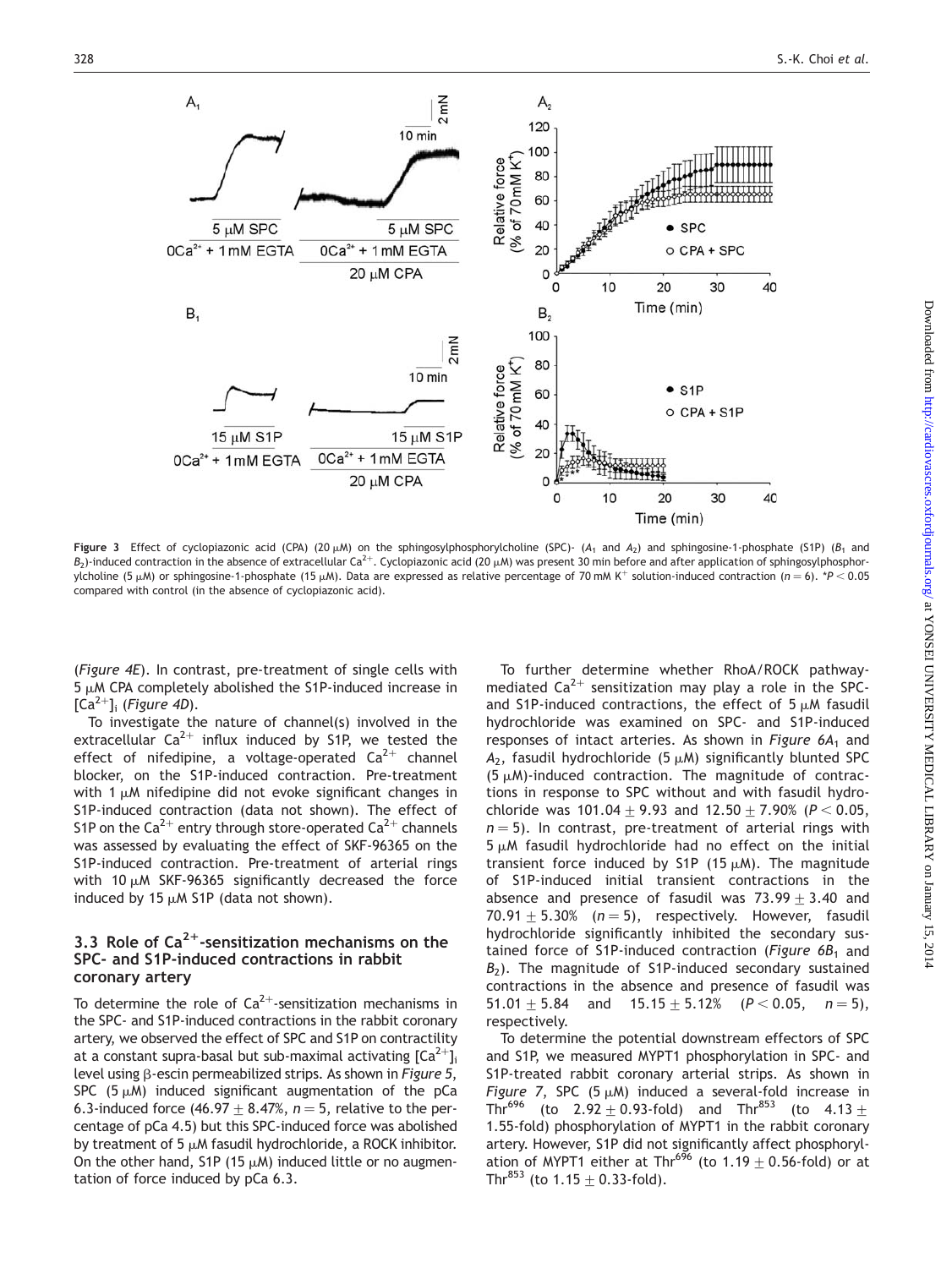

Figure 4 Effects of sphingosylphosphorylcholine (SPC) and sphingosine-1-phosphate (S1P) on intracellular Ca<sup>2+</sup> transient in isolated single-coronary artery smooth muscle cells. (A) Ca<sup>2+</sup> transient evoked by sphingosylphosphorylcholine (5  $\mu$ M) in the presence of extracellular Ca<sup>2+</sup> in isolated single-coronary artery smooth muscle cells. (B and C) Ca<sup>2+</sup> transient evoked by sphingosine-1-phosphate (1  $\mu$ M) in the presence (B) and absence (C) of extracellular Ca<sup>2+</sup>. (D) The effect of cyclopiazonic acid (CPA) on the sphingosine-1-phosphate-induced increase in Ca<sup>2+</sup> transient in the absence of extracellular Ca<sup>2+</sup>. Cyclopiazonic acid (5 mM) was present 15 min before and after the application of sphingosine-1-phosphate (1 mM). (E) The effect of the same volume of solvent, ethanol, or methanol on the resting Ca<sup>2+</sup> ratio. (F) Statistical evaluation showing the sphingosine-1-phosphate-induced increase in Ca<sup>2+</sup> transient at the different conditions. Data are expressed as relative percentage of 50.5 mM K<sup>+</sup> solution-induced response ( $n = 5$ ). \*P < 0.05 compared with resting; \*\*P < 0.05 compared with sphingosine-1-phosphate only;  $P < 0.05$  compared with sphingosine-1-phosphate under OCa<sup>2+</sup>+EGTA.



Figure 5 Effects of sphingosylphosphorylcholine (SPC) and sphingosine-1-phosphate (S1P) on the contractility in  $\beta$ -escin permeabilized rabbit coronary artery. (A and B) Typical records for sphingosylphosphorylcholine- (A) and sphingosine-1-phosphate (B)-induced force in b-escin permeabilized rabbit coronary artery. Sphingosylphosphorylcholine or sphingosine-1-phosphate was added when pCa 6.3-induced force was stable, and fasudil hydrochloride was added after sphingosylphosphorylcholine-induced force was stable. (C) Statistical evaluation showing the sphingosylphosphorylcholine- and sphingosine-1-phosphate-induced changes in force at the different conditions. Data are expressed as relative percentage of pCa 4.5-induced response (n = 5). \*P < 0.05 compared with pCa 6.3;  $*P < 0.05$  compared between sphingosylphosphorylcholine and sphingosylphosphorylcholine+fasudil.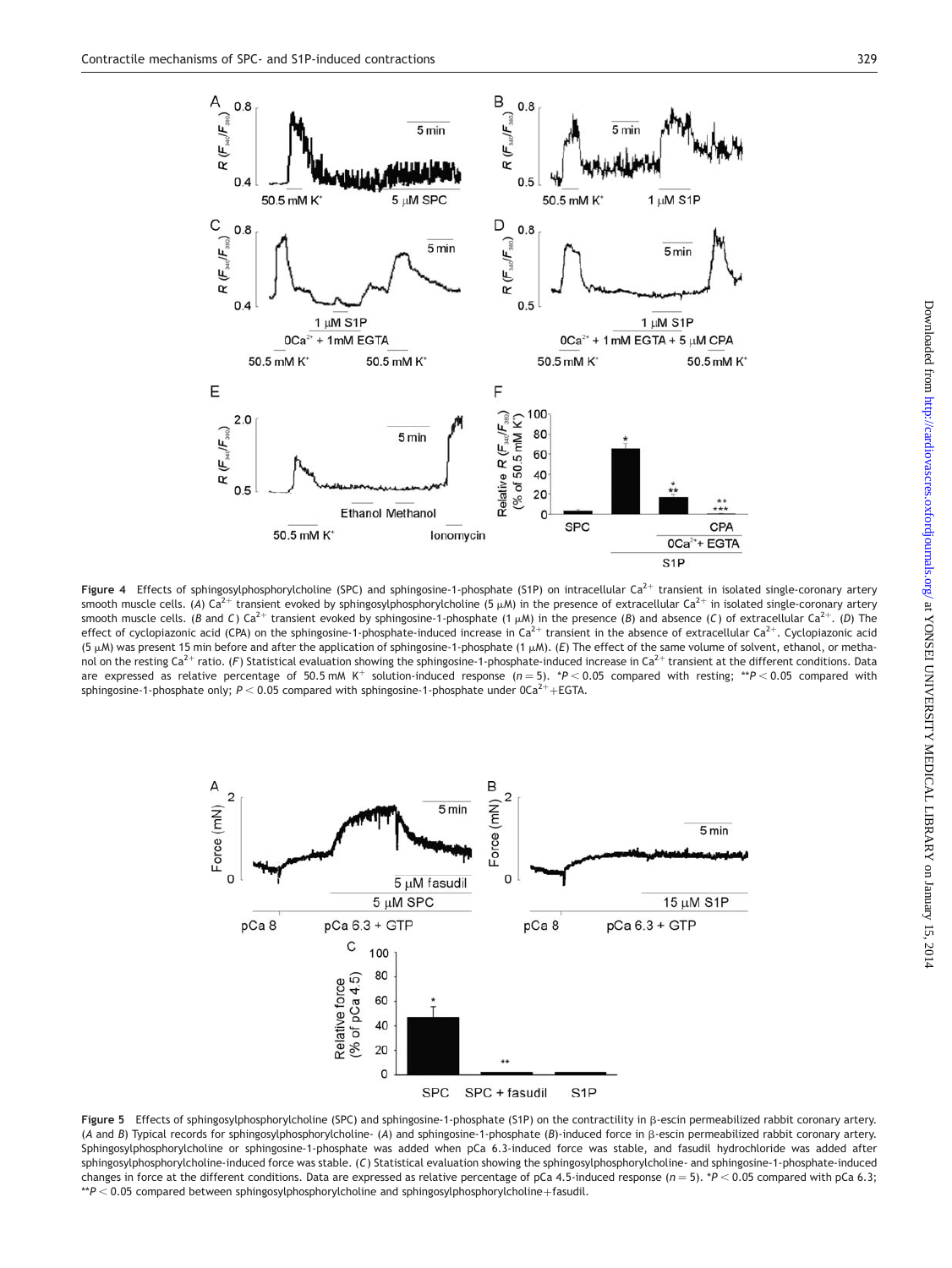

Figure 6 Effects of fasudil hydrochloride (5  $\mu$ M) on the sphingosylphosphorylcholine (SPC)- (A<sub>1</sub> and A<sub>2</sub>) and sphingosine-1-phosphate (B<sub>1</sub> and B<sub>2</sub>)-induced contraction. Fasudil hydrochloride (5  $\mu$ M) was present 30 min before and after the application of sphingosylphosphorylcholine (5  $\mu$ M) or sphingosine-1-phosphate (15  $\mu$ M). Data are expressed as relative percentage of 70 mM K<sup>+</sup> solution-induced contraction (n = 5). \*P < 0.05 compared with control (in the absence of fasudil).



Figure 7 Effects of sphingosylphosphorylcholine (SPC) and sphingosine-1-phosphate (S1P) on phosphorylation of MYPT1. (A<sub>1</sub> and A<sub>2</sub>) sphingosylphosphorylcholine and sphingosine-1-phosphate induced Thr<sup>696</sup> MYPT1 phosphorylation. ( $B_1$  and  $B_2$ ) sphingosylphosphorylcholine and sphingosine-1-phosphate induced Thr<sup>853</sup> MYPT1 phosphorylation. Thr<sup>696</sup> phosphorylation and Thr<sup>853</sup> phosphorylation of MYPT1 were analysed in resting and sphingosylphosphorylcholine (or sphingosine-1-phosphate)-treated strips by western blotting using phosphorylation site-specific anti-phospho-MYPT1 antibodies. Results are representatives of immunoblots from three independent preparations.  $*P < 0.05$  compared with control.

#### 4. Discussion

#### 4.1 Comparison of contractile responses to SPC and S1P

In this study, we have shown that SPC induced a concentration-dependent and sustained contraction, whereas S1P evoked a concentration-dependent rapid and transient rise in force which was followed by a secondary sustained contraction of lower magnitude. These results are consistent with previous reports concerning SPC- or S1P-induced contractions.<sup>12,14,15,21,27,34</sup> However, the patterns of S1P-induced contraction between the present study and previous results show some differences.<sup>12,14,27</sup> In canine basilar artery, S1P also induced biphasic contraction, $^{27}$  similar to our results with coronary arteries, but most other previous results reported that S1P induced a sustained contraction.<sup>12,14</sup> These discrepancies are unlikely to be related to the presence of an endothelium—present in others experiments<sup>27</sup> but absent in our experiments-but may be related to vessel-specific and/or cell-specific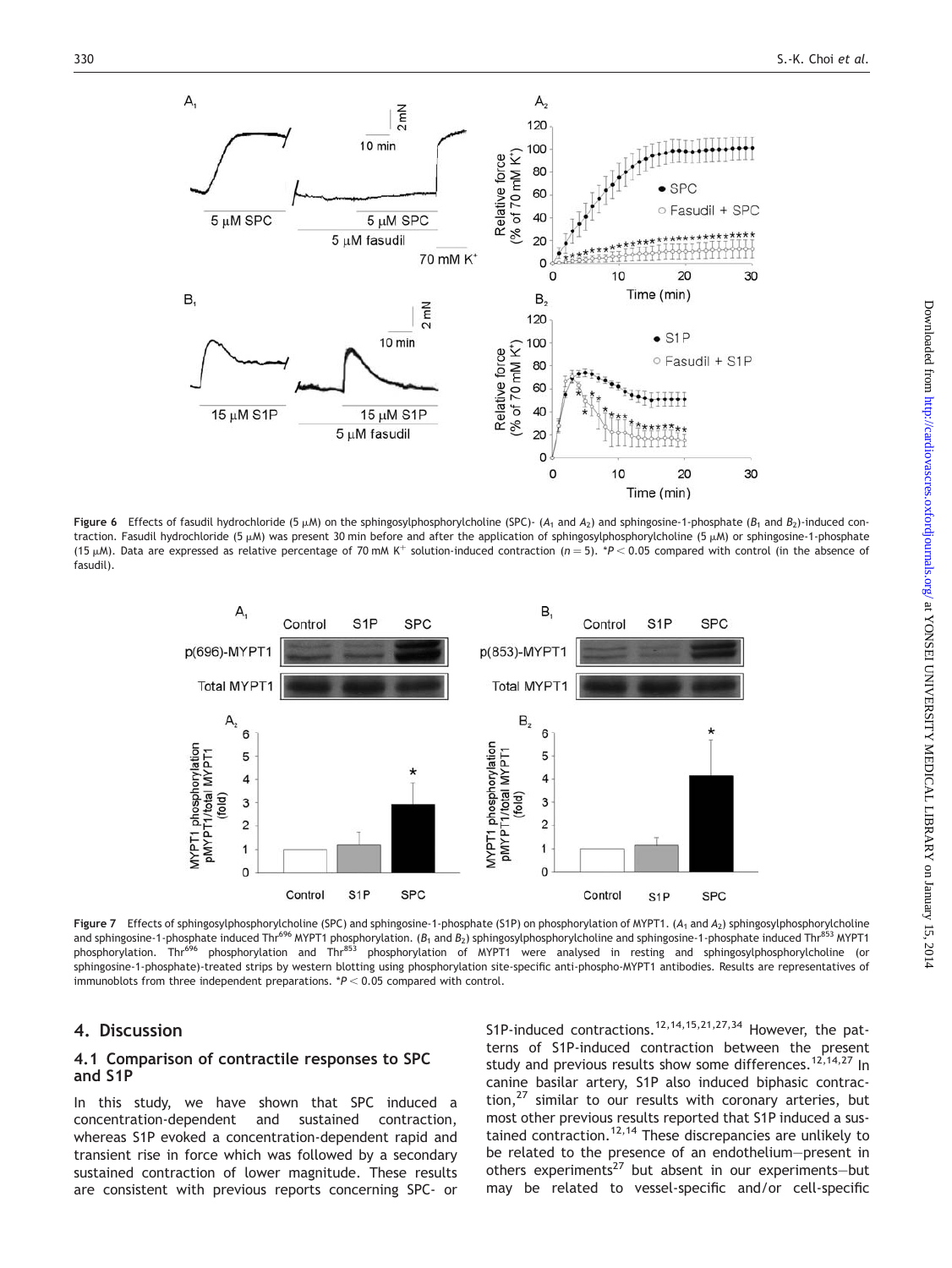receptor expressions/coupling. Although there are many reports concerned with SPC- and S1P-induced contractions, the present study is the first to compare directly the patterns of SPC- and S1P-induced contractions in the same coronary arterial bed.

#### 4.2 Comparison of signalling mechanisms involved in SPC- and S1P-induced contractions

It has been shown that SPC- and S1P-induced vasoconstrictions are mediated by combination of  $Ca^{2+}$  mobilization from IP<sub>3</sub>-sensitive store,<sup>16,35</sup> Ca<sup>2+</sup> influx through L-type  $Ca^{2+}$  channel<sup>36</sup> and other  $Ca^{2+}$  entry mechanisms,<sup>34</sup> and  $Ca^{2+}$  sensitization of contractile protein via RhoA/ROCK pathway.13,15,16,21–23,37–39 In the present study, to evaluate whether increases in  $[Ca^{2+}]_i$  contribute to the SPC- and S1P-induced contractions, we first measured the effect of the removal of extracellular  $Ca^{2+}$  and CPA on the SPC- and S1P-induced contractions in rabbit coronary arterial rings. SPC-induced contraction was only slightly decreased by the absence of extracellular  $Ca^{2+}$ , but S1P-induced contraction was significantly suppressed in the absence of extracellular  $Ca<sup>2+</sup>$ . Pre-treatment with CPA did not affect the SPC-induced sustained contraction but significantly decreased the initial transient force induced by S1P. Furthermore, S1P, but not SPC, significantly increased  $\lbrack Ca^{2+}\rbrack$ <sub>i</sub> in isolated coronary artery smooth muscle cells. In the absence of extracellular  $Ca^{2+}$ , the S1P-induced increase in  $[Ca^{2+}]$ <sub>i</sub> was significantly inhibited, and combined treatment with CPA completely abolished S1P-induced increase in  $[Ca^{2+}]_i$ . These results suggest that S1P-induced increase in  $[Ca<sup>2+</sup>]$ <sub>i</sub> might be responsible for the S1P-induced contraction consistent with the previous findings.16,20,36 However, in the present study, the discrepancy between SPC-induced contraction in intact strips and changes in  $[Ca^{2+}]_i$  in isolated single cells still exists. In spite of SPC barely elevating  $[Ca<sup>2+</sup>]$ <sub>i</sub> in isolated cells, SPC-induced contraction was slightly decreased by the absence of extracellular  $Ca^{2+}$ . Therefore, a minor involvement of  $Ca^{2+}$  influx on the SPC-induced contraction still remains a possibility to be fully explored.

To investigate the role of  $Ca^{2+}$ -sensitization mechanisms in the SPC- and S1P-induced contractions, we investigated the effect of SPC and S1P on contractility at constant  $[Ca^{2+}]$ . We showed that SPC induced significant augmentation of the pCa 6.3-induced force in  $\beta$ -escin permeabilized strips, but S1P had little or no effect. These results suggest that  $Ca^{2+}$ -sensitization mechanism may play a key role in SPC-induced contraction, but not in S1P-induced contraction and are also consistent with previous findings that a  $Ca<sup>2+</sup>$ -sensitization mechanism is involved in SPC-induced vasoconstriction.<sup>13,15,21</sup>

It is known that vascular contractility depends on the 20 kDa myosin light chain ( $MLC_{20}$ ) phosphorylation, which is regulated by myosin light chain kinase (MLCK) and MLCP activities. Phosphorylation of  $MLC_{20}$  is a key event in the contraction of vascular smooth muscle and reflects the relative activities of the  $Ca^{2+}/cal$ calmodulin-dependent MLCK and the  $Ca^{2+}$ -independent MLCP. MLCP is composed of three subunits: a catalytic subunit of type 1 phosphatase, PP1c; a targeting subunit, termed myosin phosphatase target subunit, MYPT1; and a smaller subunit, M20, of unknown function. Phosphorylation of inhibitory sites on MYPT1, Thr<sup>696</sup>, and Thr<sup>853</sup> results in inhibition of PP1c activity.<sup>38,39</sup> It is well established that RhoA activates ROCK, which can phosphorylate MYPT1 and inhibit its activity, thus increasing  $MLC_{20}$ phosphorylation.37

In the present study, to investigate whether RhoA/ROCK pathway is involved in  $Ca^{2+}$ -sensitization mechanism, we examined the effect of fasudil hydrochloride, ROCK inhibitor, on SPC- and S1P-induced vasoconstrictions in intact and permeabilized tissues. We showed that fasudil hydrochloride significantly inhibited SPC-induced contraction in intact and permeabilized tissues. These results suggest that the RhoA/ROCK pathway-mediated  $Ca^{2+}$ -sensitization mechanism plays a major role in SPC-induced contraction. These results are consistent with the previous findings that RhoA/ROCK pathway is involved in SPC-induced vasoconstriction.<sup>13,15,21</sup> To further confirm the involvement of RhoA/ROCK pathway-mediated  $Ca^{2+}$  sensitization in SPCand S1P-induced vasoconstrictions, we examined the effect of SPC and S1P on the MYPT1 phosphorylation level. SPC induced a several-fold increase in Thr<sup>696</sup> and Thr<sup>853</sup> phosphorylation of MYPT1 in rabbit coronary artery, but S1P did not significantly affect phosphorylation of MYPT1 either at Thr<sup>696</sup> or at Thr<sup>853</sup>. Taken together, our results suggest that RhoA/ROCK pathway is activated by SPC, resulting in the inhibition of MLCP by phosphorylation of MYPT1.

Our results are compatible with the hypothesis that SPC and S1P may be spasmogenic substances in coronary arteries. However, SPC may be a better candidate than S1P because SPC-induced contraction is evoked by the activation of RhoA/ROCK pathway, which is known as a major mechanism in vasospasm. In the present study, we used second branches of left descending coronary artery. The size of this artery is larger than that of resistance artery. Therefore, the comparison of SPC- and S1P-induced contractions in resistance coronary arteries also requires elucidation.

S1P receptors have been identified. $40$  These receptors were initially called endothelial differentiation gene (EDG) receptors and have been renamed as S1P receptors. They are  $S1P_1$  (EDG-1),  $S1P_2$  (EDG-5),  $S1P_3$  (EDG-3),  $S1P_4$  $(EDG-6)$ , and  $S1P<sub>5</sub>$  (EDG-8). Because we did not elucidate which receptor is involved in SPC- or S1P-induced contraction in the present study, the nature of the receptor(s) involved in the SPC or S1P response still remains elucidated. SPC can bind to EDG receptors with a potency about two orders of magnitude lower than S1P.

In summary, our results suggest that SPC-induced contraction in rabbit descending coronary arteries shows gradual and sustained patterns but S1P-induced contraction shows an initial transient and then a secondary sustained pattern. Furthermore, activation of RhoA/ROCK pathway and phosphorylation of MYPT1 may be key mechanisms for SPC-induced contraction, whereas elevation of  $[Ca^{2+}]_i$  may be a key mechanism for S1P-induced contraction.

Conflict of interest: none declared.

## Funding

This work was supported by the Korea Research Foundation Grant funded by the Korean Government (MOEHRD, Basic Research Promotion Fund) (KRF-2007-313-E00049).